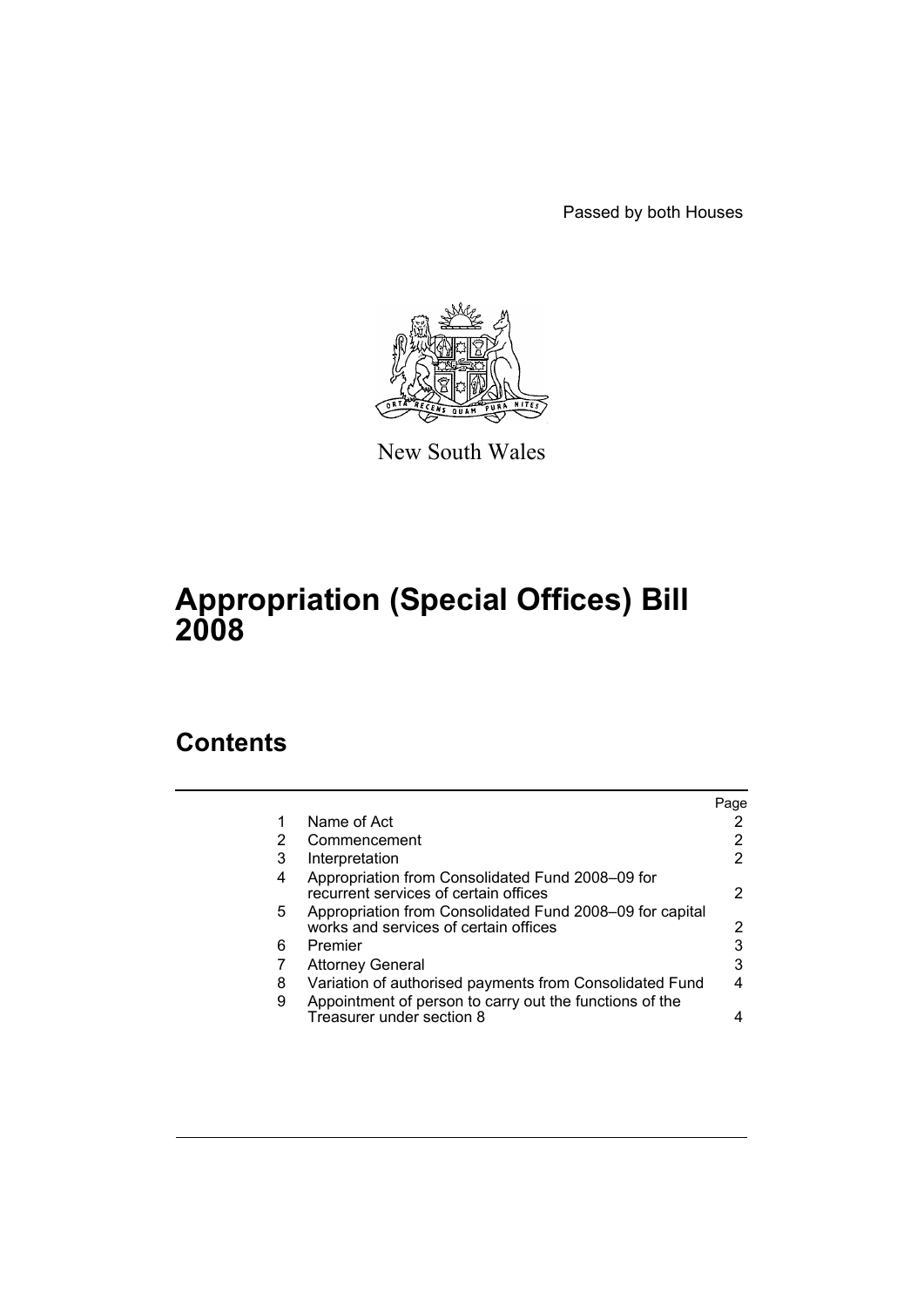*I certify that this public bill, which originated in the Legislative Assembly, has finally passed the Legislative Council and the Legislative Assembly of New South Wales.*

> *Clerk of the Legislative Assembly. Legislative Assembly, Sydney, , 2008*



New South Wales

## **Appropriation (Special Offices) Bill 2008**

Act No , 2008

An Act to appropriate out of the Consolidated Fund sums for the recurrent services and capital works and services of certain offices for the year 2008–09.

*I have examined this bill and find it to correspond in all respects with the bill as finally passed by both Houses.*

*Assistant Speaker of the Legislative Assembly.*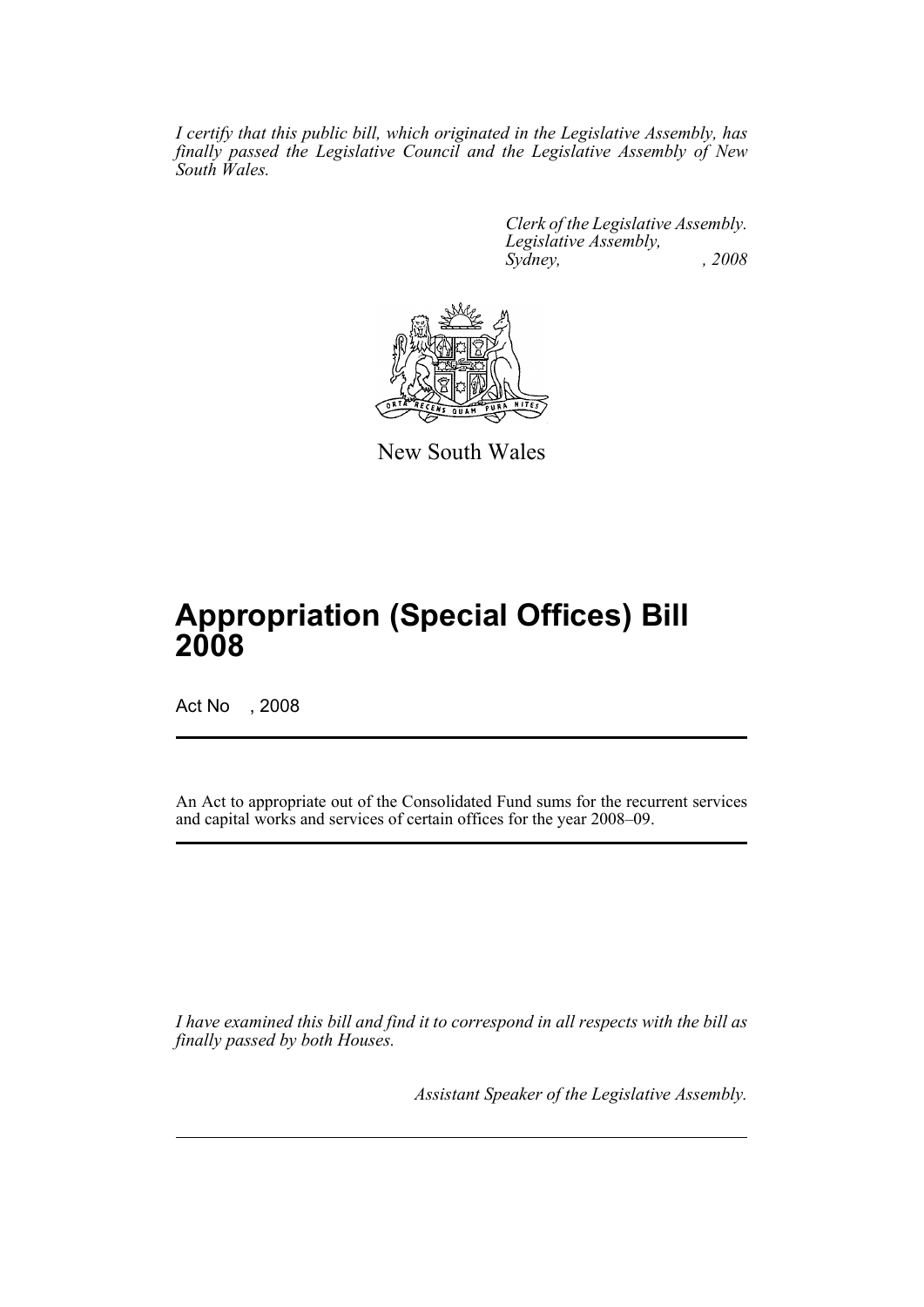## **The Legislature of New South Wales enacts:**

## **1 Name of Act**

This Act is the *Appropriation (Special Offices) Act 2008*.

## **2 Commencement**

This Act commences or is taken to have commenced on 1 July 2008.

## **3 Interpretation**

- (1) In this Act, a reference to the year 2008–09 is a reference to the year from 1 July 2008 to 30 June 2009.
- (2) A reference in the *Public Finance and Audit Act 1983* to an or the Appropriation Act includes a reference to this Act.

#### **4 Appropriation from Consolidated Fund 2008–09 for recurrent services of certain offices**

- (1) Out of the Consolidated Fund there are hereby appropriated the sums identified in sections 6 and 7, as the sums appropriated by this Act for recurrent services, which sums may be issued and applied for or towards the several uses and purposes expressed in those sections for recurrent services for the year 2008–09.
- (2) The total sum appropriated out of the Consolidated Fund for recurrent services for the year 2008–09, in accordance with the provisions of sections 6 and 7, is the sum of \$152,453,000.
- (3) Any amounts expended for recurrent services under section 25 of the *Public Finance and Audit Act 1983* or any Supply Act on or after 1 July 2008 and before the date of assent to this Act are taken to have been expended out of such of the sums for recurrent services set out in sections 6 and 7, as may be determined by the Treasurer.

#### **5 Appropriation from Consolidated Fund 2008–09 for capital works and services of certain offices**

- (1) Out of the Consolidated Fund there are hereby appropriated the sums identified in sections 6 and 7, as the sums appropriated by this Act for capital works and services, which sums may be issued and applied for or towards the several uses and purposes expressed in those sections for capital works and services for the year 2008–09.
- (2) The total sum appropriated out of the Consolidated Fund for capital works and services for the year 2008–09, in accordance with the provisions of sections 6 and 7, is the sum of \$5,459,000.
- (3) Any amounts expended for capital works and services under section 25 of the *Public Finance and Audit Act 1983* or any Supply Act on or after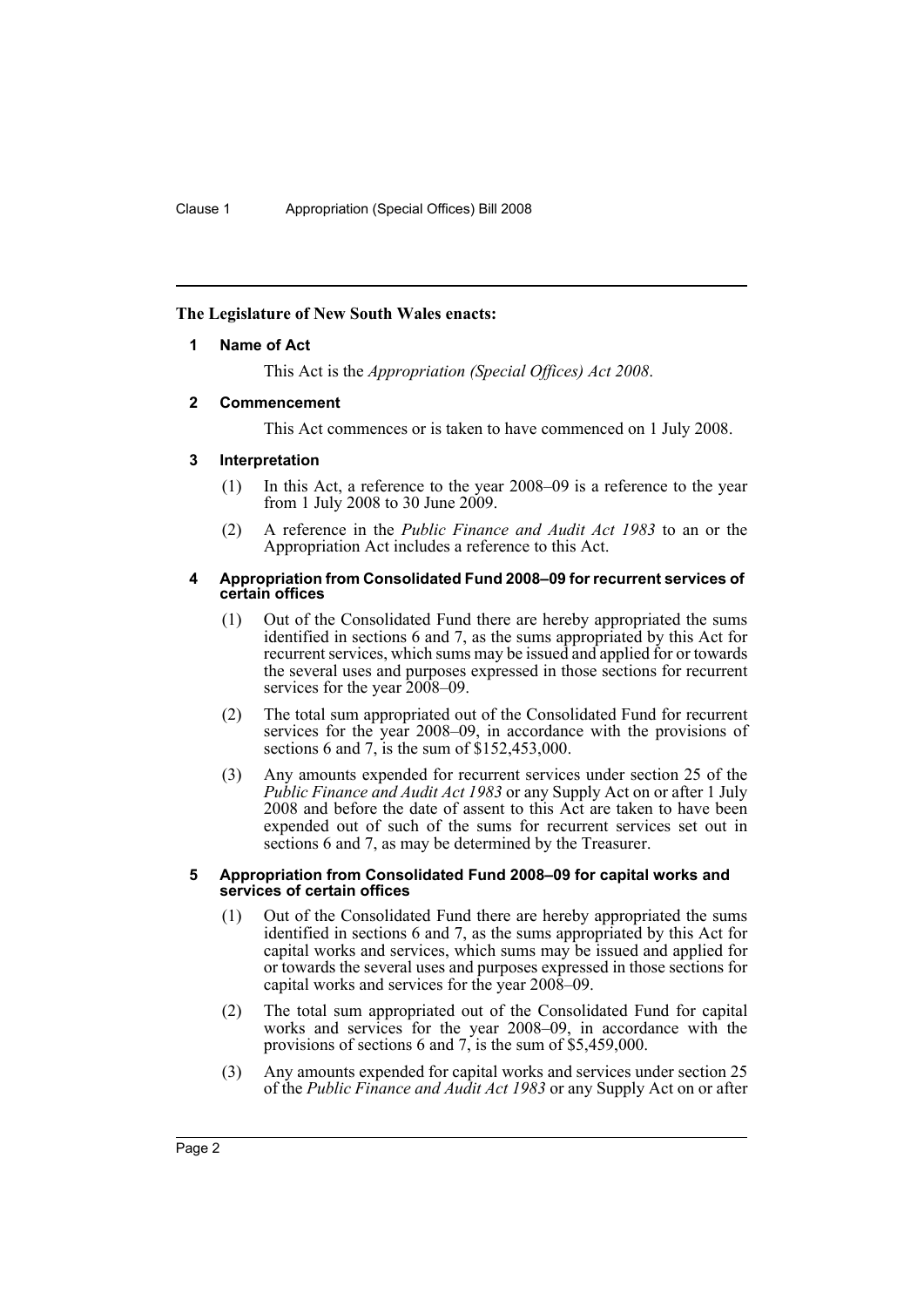1 July 2008 and before the date of assent to this Act are taken to have been expended out of such of the sums for capital works and services set out in sections 6 and 7, as may be determined by the Treasurer.

#### **6 Premier**

(1) RECURRENT SERVICES: The sum of \$68,021,000 is hereby appropriated to the Premier for the recurrent services of the following:

|     |                                                  | \$,000 |
|-----|--------------------------------------------------|--------|
| 01. | <b>Independent Commission Against Corruption</b> | 16,591 |
| 02. | Ombudsman's Office                               | 19.986 |
| 03. | New South Wales Electoral Commission             | 31,444 |
|     | Total, Recurrent Services                        | 68,021 |
|     |                                                  |        |

(2) CAPITAL WORKS AND SERVICES: The sum of \$3,699,000 is hereby appropriated to the Premier for the capital works and services of the following:

|     |                                                  | \$,000 |
|-----|--------------------------------------------------|--------|
| 01. | <b>Independent Commission Against Corruption</b> | 1,340  |
| 02  | Ombudsman's Office                               | 559    |
| 03. | New South Wales Electoral Commission             | 1,800  |
|     | Total, Capital Works and Services                | 3,699  |

## **7 Attorney General**

(1) RECURRENT SERVICES: The sum of \$84,432,000 is hereby appropriated to the Attorney General for the recurrent services of the following:

|    |                                               | \$.000 |
|----|-----------------------------------------------|--------|
| 01 | Office of the Director of Public Prosecutions | 84.432 |
|    | <b>Total, Recurrent Services</b>              | 84.432 |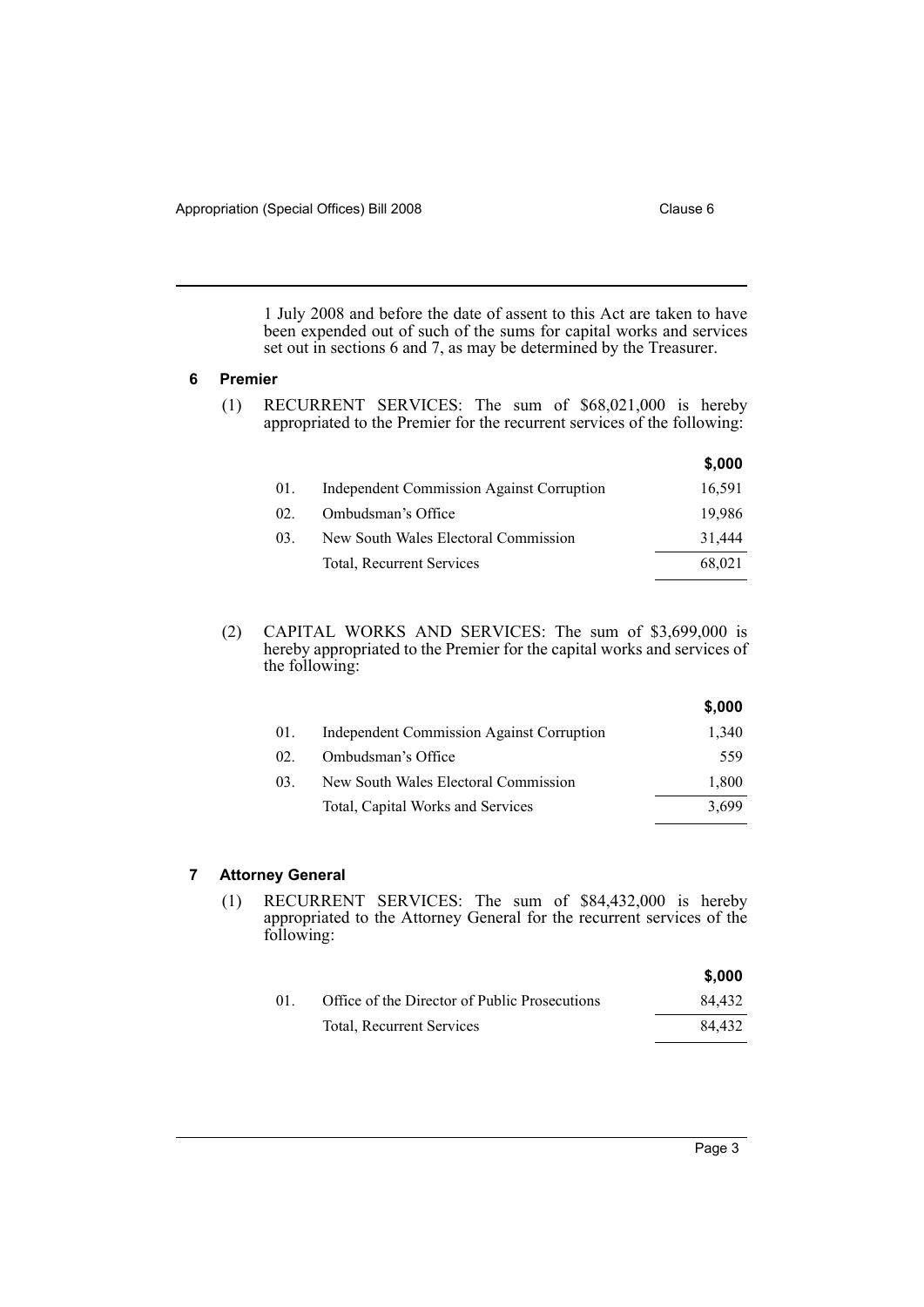(2) CAPITAL WORKS AND SERVICES: The sum of \$1,760,000 is hereby appropriated to the Attorney General for the capital works and services of the following:

|     |                                               | \$,000 |
|-----|-----------------------------------------------|--------|
| 01. | Office of the Director of Public Prosecutions | 1.760  |
|     | Total, Capital Works and Services             | 1.760  |

#### **8 Variation of authorised payments from Consolidated Fund**

- (1) In this section, *purpose* means a purpose specified in section 6 or 7 in relation to a Minister to which a sum is appropriated for recurrent services or for capital works and services.
- (2) Payment of a sum appropriated under section 6 or 7 for a purpose may not be made in excess of the sum specified for the purpose, except as provided by this section or Division 4 of Part 2 of the *Public Finance and Audit Act 1983*.
- (3) If the exigencies of government so require, the Treasurer may authorise the payment of a sum in excess of the amount specified for a purpose, but only if an equivalent sum is not paid out for another purpose, whether the other purpose is specified in relation to the same or a different Minister, subject to subsection (4).
- (4) A sum appropriated for recurrent services may only be paid out for recurrent services and a sum appropriated for capital works and services may only be paid out for capital works and services.
- (5) This section does not apply to sums appropriated by another Act.
- (6) This section does not enable the Treasurer to authorise the payment of a sum in augmentation of, or as an addition to, any salary or wages the amount of which has been fixed by law.
- (7) The Treasurer is to inform the Auditor-General of every authorisation given under this section.
- (8) An authorisation under this section may be given before or after the relevant payment is made.

### **9 Appointment of person to carry out the functions of the Treasurer under section 8**

(1) The Treasurer may appoint a person to carry out the Treasurer's functions under section 8.